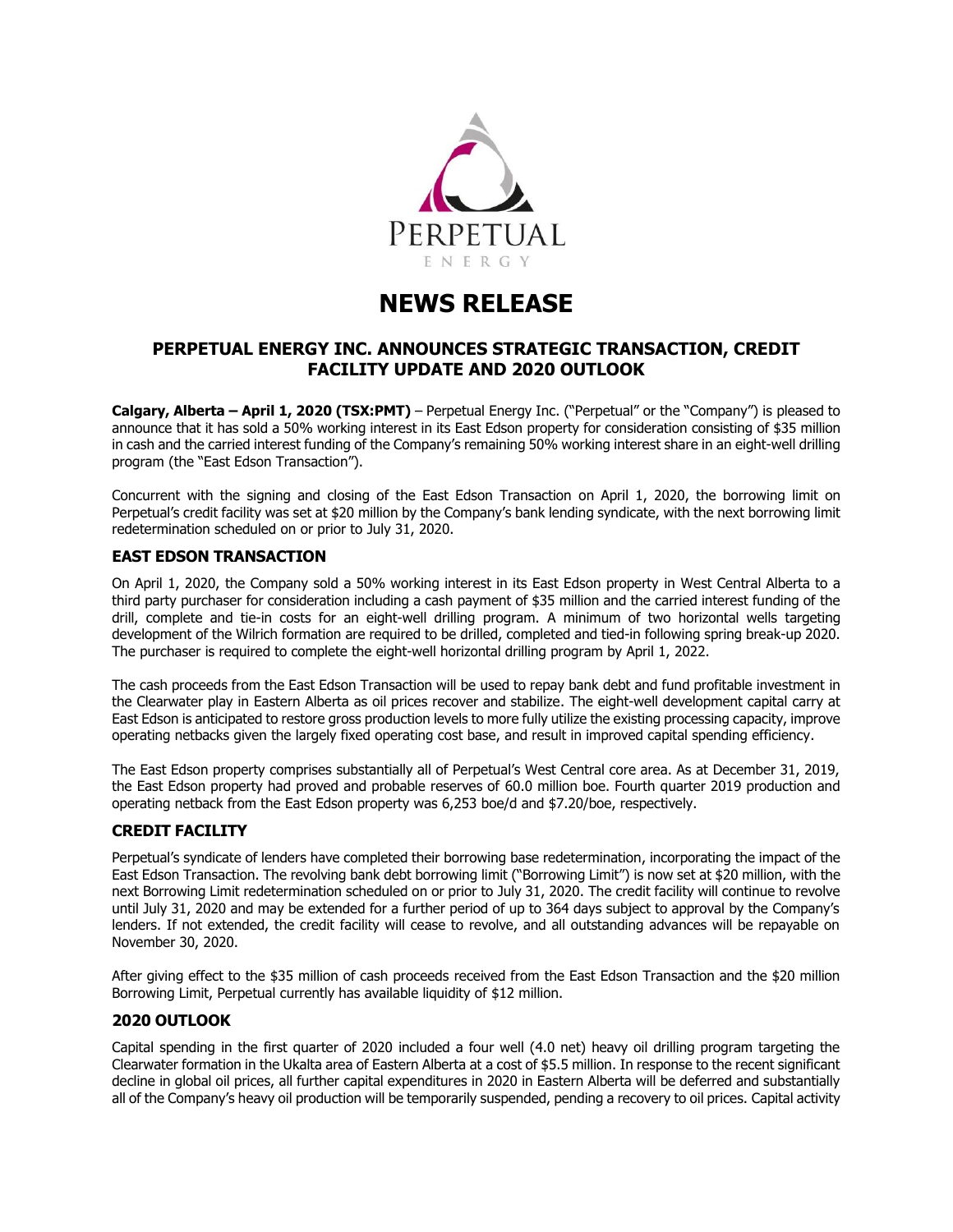in 2020 at the 50% owned East Edson property will consist of the carried interest drilling program forming part of the East Edson Transaction consideration.

Assuming a mid-year recovery of oil prices sufficient to support the restart of oil production, Perpetual anticipates average 2020 sales volumes of 5,000 to 6,000 boe/d (34% liquids). Actions have been implemented to minimize operating and corporate costs.

Abandonment and reclamation expenditures of up to \$1.5 million are forecast for 2020, primarily at Mannville, as required to comply with the minimum expenditure level directed by the Alberta Energy Regulator's area-based closure program, addressing decommissioning obligations and thereby decreasing fixed operating costs associated with nonproducing wells.

### **ADDITIONAL INFORMATION**

For additional information, please contact:

Perpetual Energy Inc. Suite 3200, 605 - 5 Avenue SW Calgary, Alberta, Canada T2P 3H5 Telephone: 403 269-4400 Fax: 403 269-4444 Email: info@perpetualenergyinc.com

| Susan L. Riddell Rose | President and Chief Executive Officer              |
|-----------------------|----------------------------------------------------|
| W. Mark Schweitzer    | Vice President Finance and Chief Financial Officer |

#### **Oil and Gas Advisories**

The reserves estimates contained in this news release represent gross reserves as at December 31, 2019 as estimated by McDaniel and Associates Consultants Ltd. ("McDaniel") and are defined under National Instrument 51-101 as interest before deduction of royalties and without including any royalty interests. The recovery and reserves estimates of crude oil, NGL and natural gas reserves provided herein are estimates only and there is no guarantee that the estimated reserves will be recovered. Actual crude oil, natural gas and NGL reserves may be greater than or less than the estimates provided herein.

To provide a single unit-of-production for analytical purposes, natural gas production and reserves volumes are converted mathematically to equivalent barrels of oil (boe), using the industry-accepted standard conversion of six thousand cubic feet of natural gas to one barrel of oil (6 Mcf = 1 bbl). The 6:1 boe ratio is based on an energy equivalency conversion method primarily applicable at the burner tip. It does not represent a value equivalency at the wellhead and is not based on either energy content or current prices. While the boe ratio is useful for comparative measures and observing trends, it does not accurately reflect individual product values and might be misleading, particularly if used in isolation. As well, given that the value ratio, based on the current price of crude oil to natural gas, is significantly different from the 6:1 energy equivalency ratio, using a 6:1 conversion ratio may be misleading as an indication of value.

The following abbreviations used in this news release have the meanings set forth below:

| bbls | barrels                   |
|------|---------------------------|
| boe  | barrels of oil equivalent |
| Mcf  | thousand cubic feet       |

#### **Forward-Looking Information**

Certain information regarding Perpetual in this news release including management's assessment of future plans, operations, and certain of the information contained under the heading "2020 Outlook" in this news release, may constitute forward-looking information or statements under applicable securities laws. The forward looking information includes, without limitation, the use of cash proceeds from the East Edson Transaction including the repayment of bank debt and the funding of profitable investment in the Clearwater play in Eastern Alberta, the future recovery and stabilization of oil prices, any benefits to be derived from the East Edson Transaction including that the eight-well capital carry at East Edson will restore gross production levels to more fully utilize the existing processing capacity, improve operating netbacks and result in improved capital spending efficiency, the timing for the next Borrowing Limit review and any future extension of the credit facility, the nature of the capital spending in 2020 at the 50% owned East Edson property, the deferral and suspension of oil capital expenditures in 2020 including heavy oil production and the anticipated timing of an oil price recovery and production restart, anticipated average 2020 sales volumes, the ability to minimize operating and corporate costs, abandonment and reclamation expenditure forecasts for 2020 and ability to decrease fixed operating costs associated with nonproducing wells, anticipated amounts and allocation of capital spending; statements regarding estimated production and timing thereof; forecast average production; completions and development activities; prospective oil and natural gas liquids production capability; projected realized natural gas prices and adjusted funds flow; estimated decommissioning obligations; commodity prices and foreign exchange rates; and commodity price management. Various assumptions were used in drawing the conclusions or making the forecasts and projections in the forward-looking information contained in this news release, which assumptions are based on